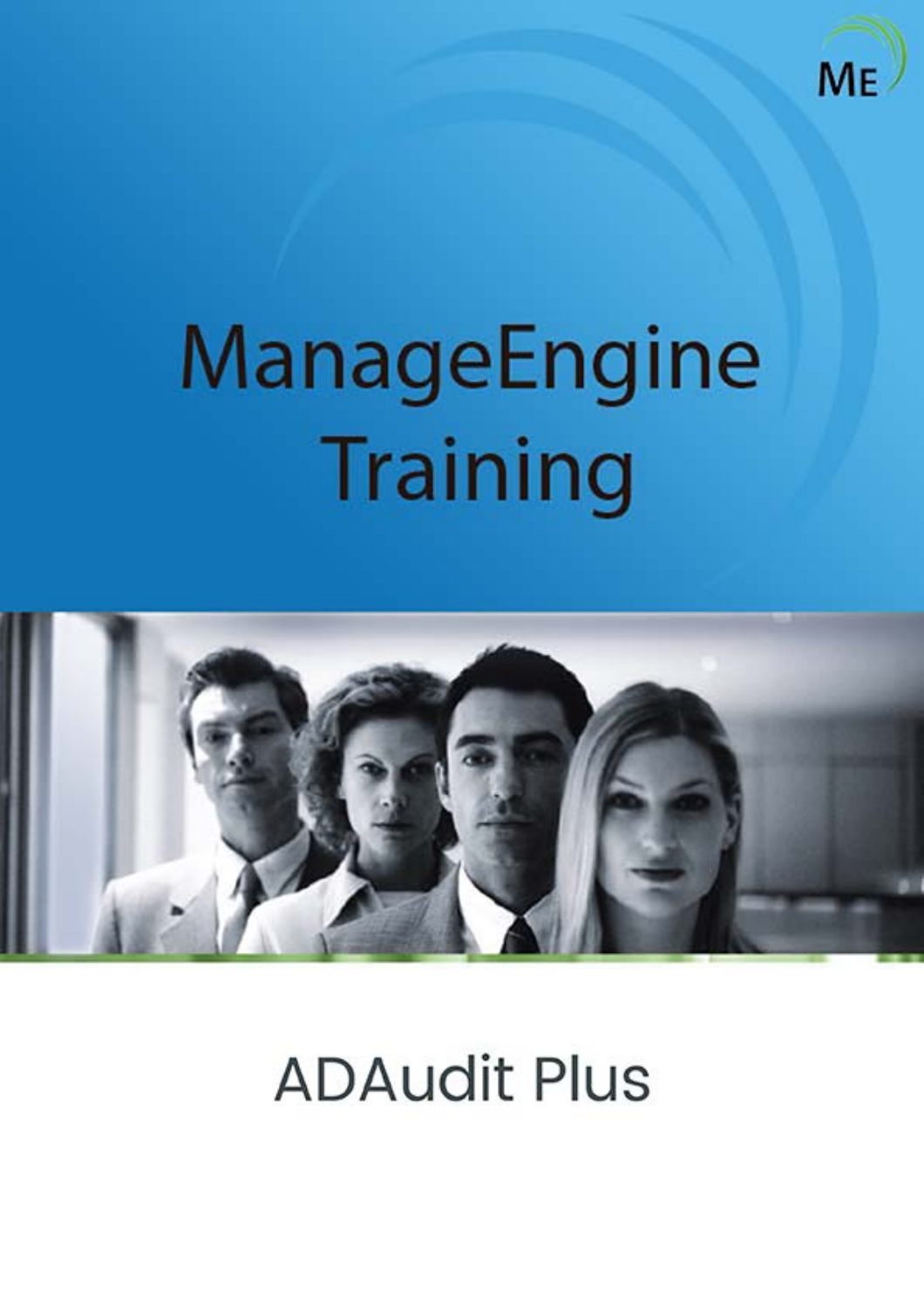# **ManageEngine ADAudit Plus Training**

- Course Objectives
- Who should attend
- Course Agenda

# **Course Objectives**

ADAudit Plus training helps your IT administrators to effectively audit your Active Directory and the entire Windows infrastructure. This training helps exploit ADAudit Plus to its fullest potential. At the end of the training you will be thoroughly equipped to use the software and achieve

- Complete visibility on administrative changes in your Active Directory
- Use filter based alerts to report on any critical events.
- Find answers to the vital 4W's who effected what change, when and from where on your Windows infrastructure.
- Get the complete history of changes on AD and Group Policy Objects.
- Organize your audit data to help in Security and Compliance auditing needs.

# **Who should attend**

If you are an IT Manager, IT Administrator or IT Auditor you can leverage the features of ADAudit Plus by undergoing this training. This training completely helps you to transform your auditing activities thereby helping in all compliance needs.

# **Introduction**

- Overview of ADAudit Plus
- How does ADAudit Plus work?
- Key Features
- Benefits

# **Getting Started**

- Installing ADAudit Plus
- Working with ADAudit Plus
- Basic configurations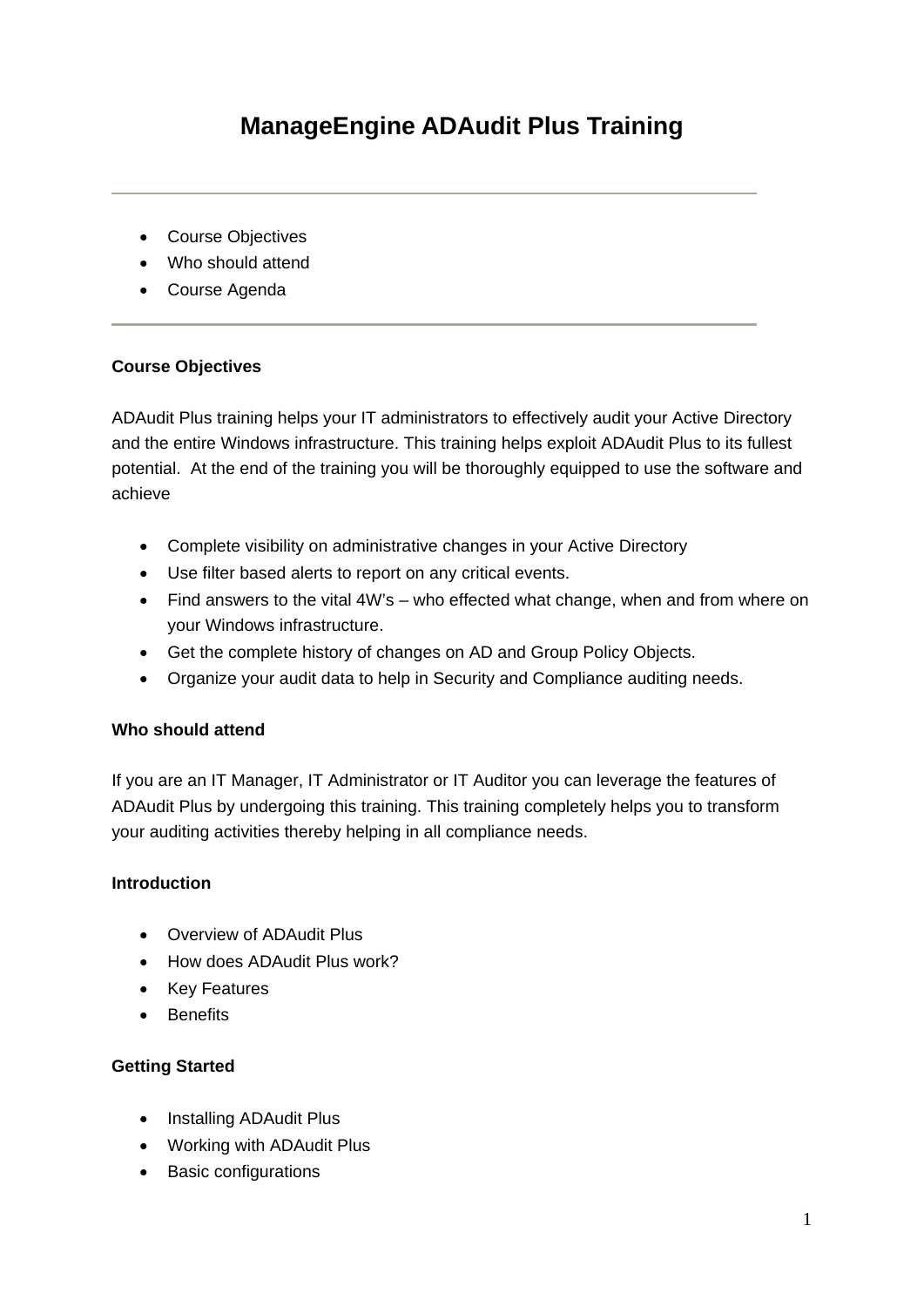- Configuring Domains and Domain Controllers
- Configuring Audit Policies
- Configuring SACLs(System Access Control Lists)
- Configuring File Servers
- Configuring Member Servers
- Configuring Workstations
- Configuring necessary privileges to collect audit data

# **Active Directory Auditing**

- Account Logon auditing
- Logon/Logoff auditing
- AD user object auditing
- AD computer object auditing
- AD group object auditing
- AD OU auditing
- Permission change auditing
- GPO auditing
- Other AD object auditing Containers/Contacts/DNS etc.,

# **Account Lockout Analyzer**

- Analyze Windows Services/Schedule tasks
- Network Drive Mappings/logon sessions/Process list
- Analyze logon activity DC and local
- OWA and ActiveSync analysis
- Radius server logins

# **File Server Auditing**

- Auditing Windows File Servers
- Windows failover server clusters audit
- NetApp Filer auditing
- EMC storage auditing
- File integrity monitoring

# **Member Server Auditing**

- Audit logon activity on Servers
- Track process activity
- Audit policy changes